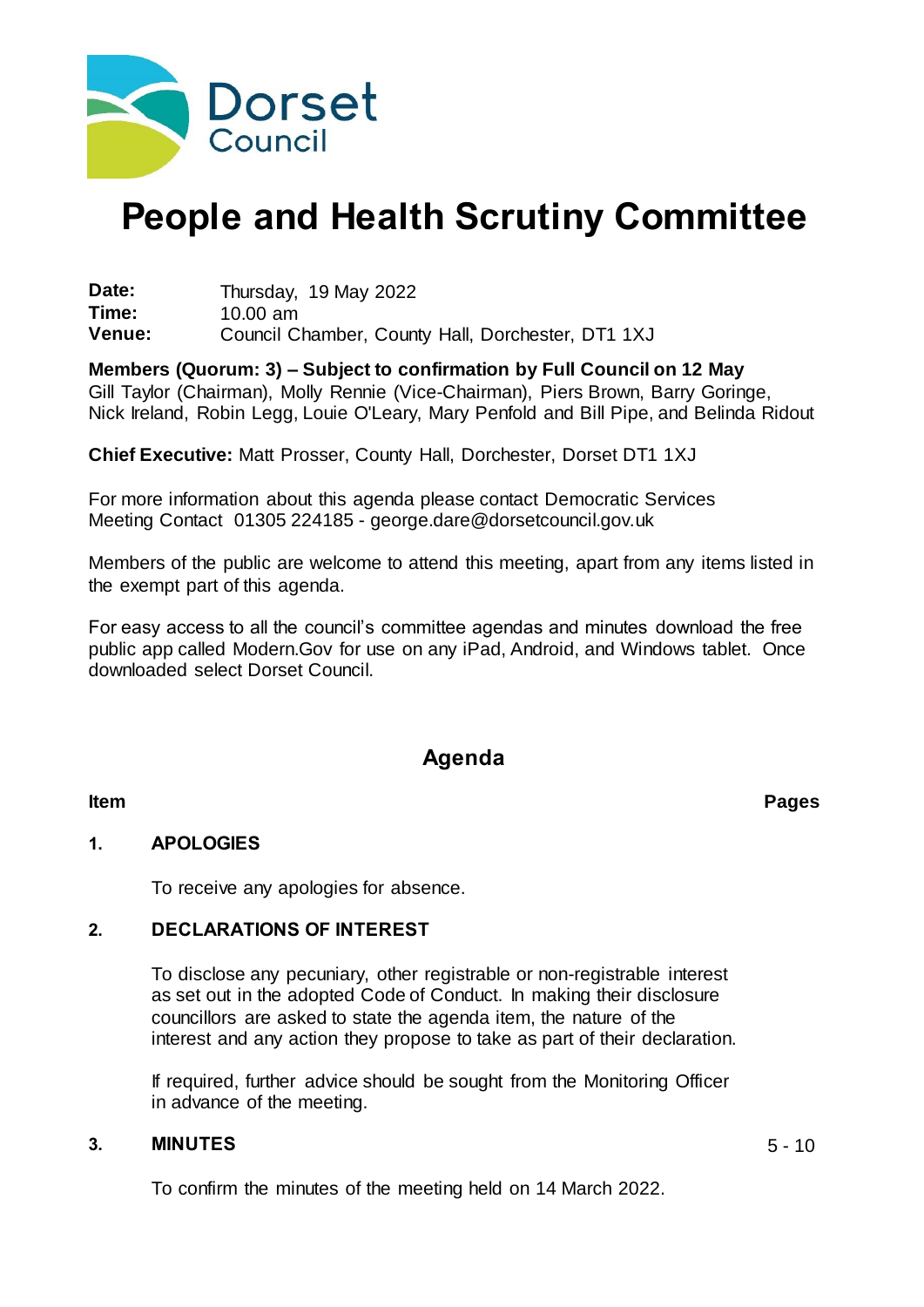#### **4. PUBLIC PARTICIPATION**

Representatives of town or parish councils and members of the public who live, work or represent an organisation within the Dorset Council area are welcome to submit up to two questions or two statements for each meeting.  Alternatively, you could submit one question and one statement for each meeting.

All submissions must be emailed in full to [george.dare@dorsetcouncil.gov.uk](mailto:george.dare@dorsetcouncil.gov.uk) by 8.30am on Monday, 16 May 2022.

When submitting your question(s) and/or statement(s) please note that:

> no more than three minutes will be allowed for any one question or statement to be asked/read

 a question may include a short pre-amble to set the context and this will be included within the three minute period

 please note that sub divided questions count towards your total of two

 when submitting a question please indicate who the question is for (e.g. the name of the committee or Portfolio Holder)

• Include your name, address and contact details. Only your name will be published but we may need your other details to contact you about your question or statement in advance of the meeting.

 questions and statements received in line with the council's rules for public participation will be published as a supplement to the agenda

 all questions, statements and responses will be published in full within the minutes of the meeting. 

[Dorset Council Constitution](https://moderngov.dorsetcouncil.gov.uk/ieListMeetings.aspx?CId=433&Year=0&info=1&MD=constitution) Procedure Rule 9

#### **5. COUNCILLOR QUESTIONS**

To receive questions submitted by councillors.

Councillors can submit up to two valid questions at each meeting and sub divided questions count towards this total.   Questions and statements received will be published as a supplement to the agenda and all questions, statements and responses will be published in full within the minutes of the meeting.

The submissions must be emailed in full to [george.dare@dorsetcouncil.gov.uk](mailto:george.dare@dorsetcouncil.gov.uk) by 8.30am on Monday, 16 May 2022.